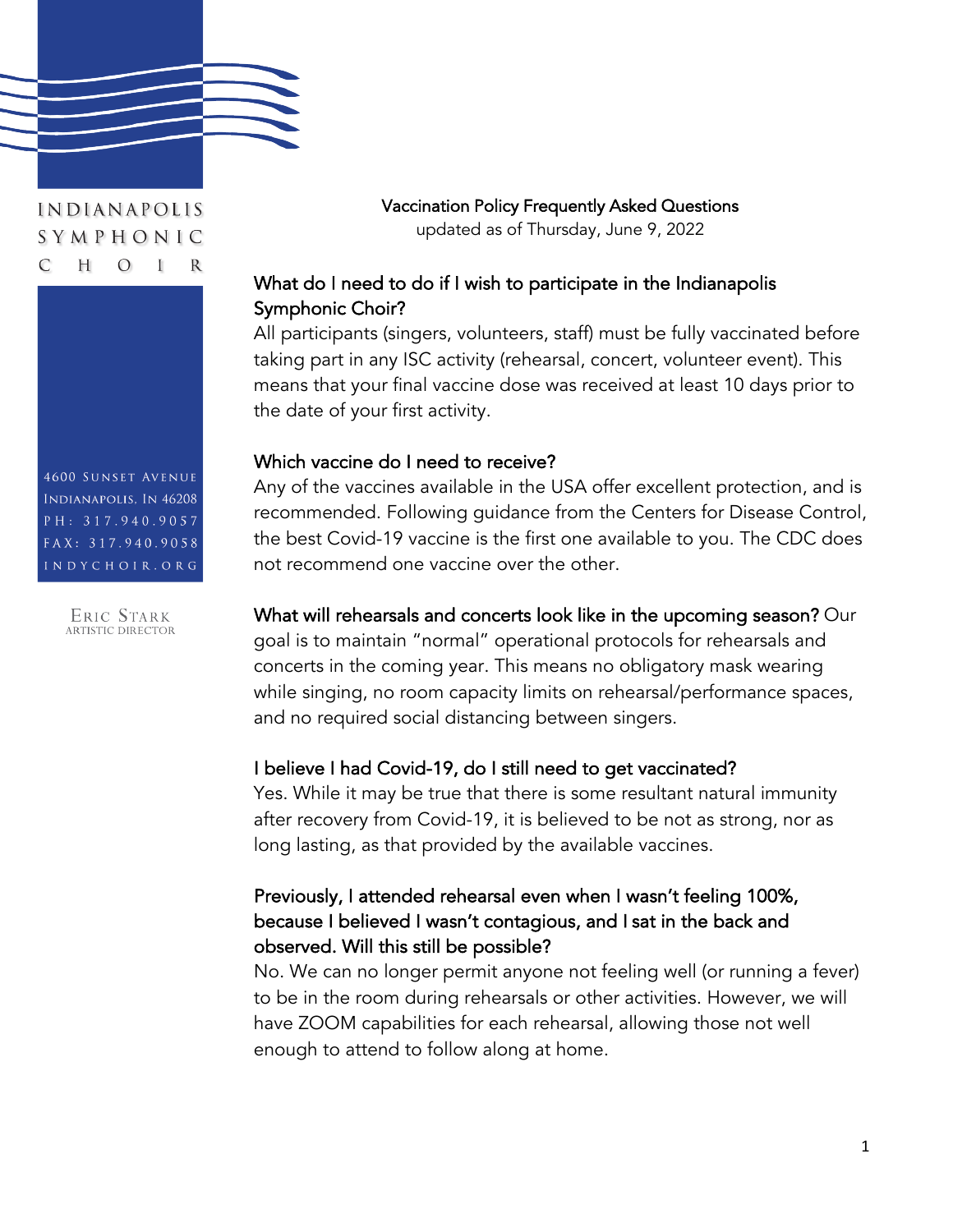

#### INDIANAPOLIS SYMPHONIC  $\overline{C}$ H  $\Omega$ R L

**4600 SUNSET AVENUE** INDIANAPOLIS, IN 46208 PH: 317.940.9057 FAX: 317.940.9058 INDYCHOIR.ORG

ERIC STARK<br>ARTISTIC DIRECTOR

#### Will our audience members need to be vaccinated too?

Decisions regarding protocols for audience members are made by venue owners/managers, not by the Indianapolis Symphonic Choir. We will share their protocols well in advance of our performances.

#### Will guest artists/orchestra players also be required to be vaccinated as well?

Insofar as possible, yes. However, as we see that institutional policies have yet to be announced in many cases, and that in other cases the ISC is a "guest artist" itself and may have limited input over a host institution's policies, it is possible some non-ISC collaborators may have policies different from ours. In every case, we will endeavor to learn what protocols are in effect for such entities, and share that information in a timely manner.

#### I'm excited about the possibility of participating in "normal" rehearsals, but I'm also a little bit nervous, too.

That's completely understandable. We have all been through one of the most extraordinary events of our lifetimes in the last two and a half years. It's been so long that we've been apart, it is likely to feel strange to start to get back together again. But, you can remind yourself that we are taking this one step at a time, following the advice of medical professionals, scientists and health experts. And, you may also be aware that numerous choirs have already begun singing together again. We will have plenty of anecdotal evidence over the summer months to confirm our decisions, and help guide us if any adjustments are needed.

#### If I wish to wear a mask while singing in rehearsal, is that okay?

Yes, to a point. Singers wishing to remain masked during rehearsals may do so for certain initial rehearsals. However, there will be a point in each concert cycle when we need to actually hear ourselves and the ensemble without masks (since that is how we will perform our concerts). At that point, the conductor may say something like "this part of rehearsal needs to be sung without masks," etc. Our concerts will be presented without masks.